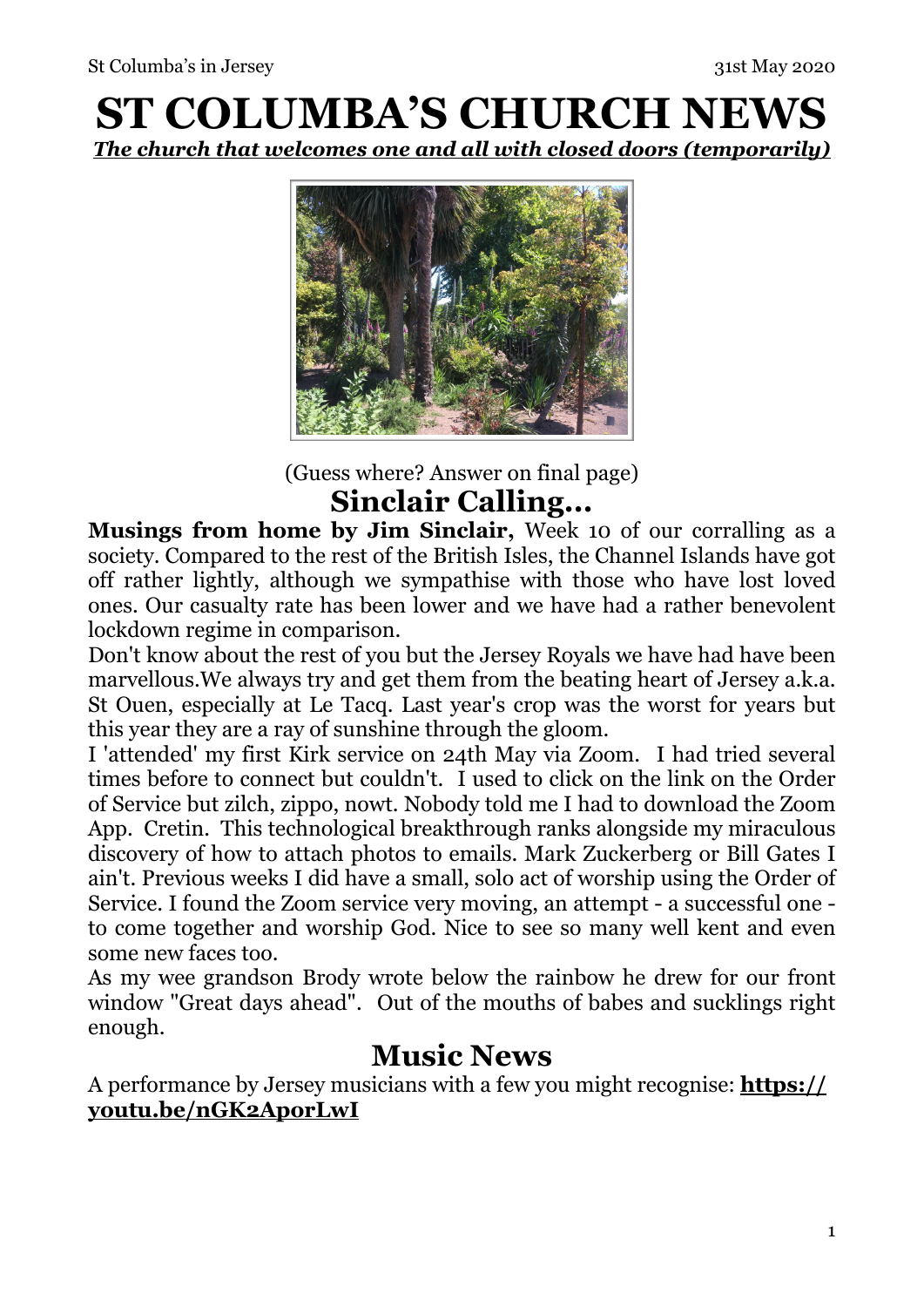### **The View From My Window**



(The Osmont's, St Aubin, Jersey, Channel Islands)

### **Jackie, Marianne and Caroline News**

Two of our three defending champions submitted entries to the "capital cities" quiz and both were correct. For a few weeks we have had no correct entries from men, however an entry from Trinity changed things this week. So, congratulations to this week's winners: Alan, Jackie and Caroline.

Answers: You were asked to submit the first letter of each capital city. The correct answers would have spelt out: ALICE WILSON (Athens, La Paz, Islamabad, Colombo, Edinburgh, Warsaw, Islamabad, Ljubliana, St. Anne, Ouagadougou, Nairobi)

### **This Week's Competition**

This week's competition is guess the colours. Simply answer the questions below and each answer should at least sound like a colour:

- 1. Inspired by the Jungle Book, the name given to one of the assistant leaders in the Cub Scouts (5)
- 2. Colour of heart awarded to American soldiers injured in action (6)
- 3. American singer-songwriter born in 1979 and known for her raspy voice  $(4)$
- 4. The colours of the rainbow are red, orange, yellow, green, violet, blue and...(6)
- 5. According to the packet, the spring onion plants in the Manse garden should be a resplendent green but instead they are ....(5)